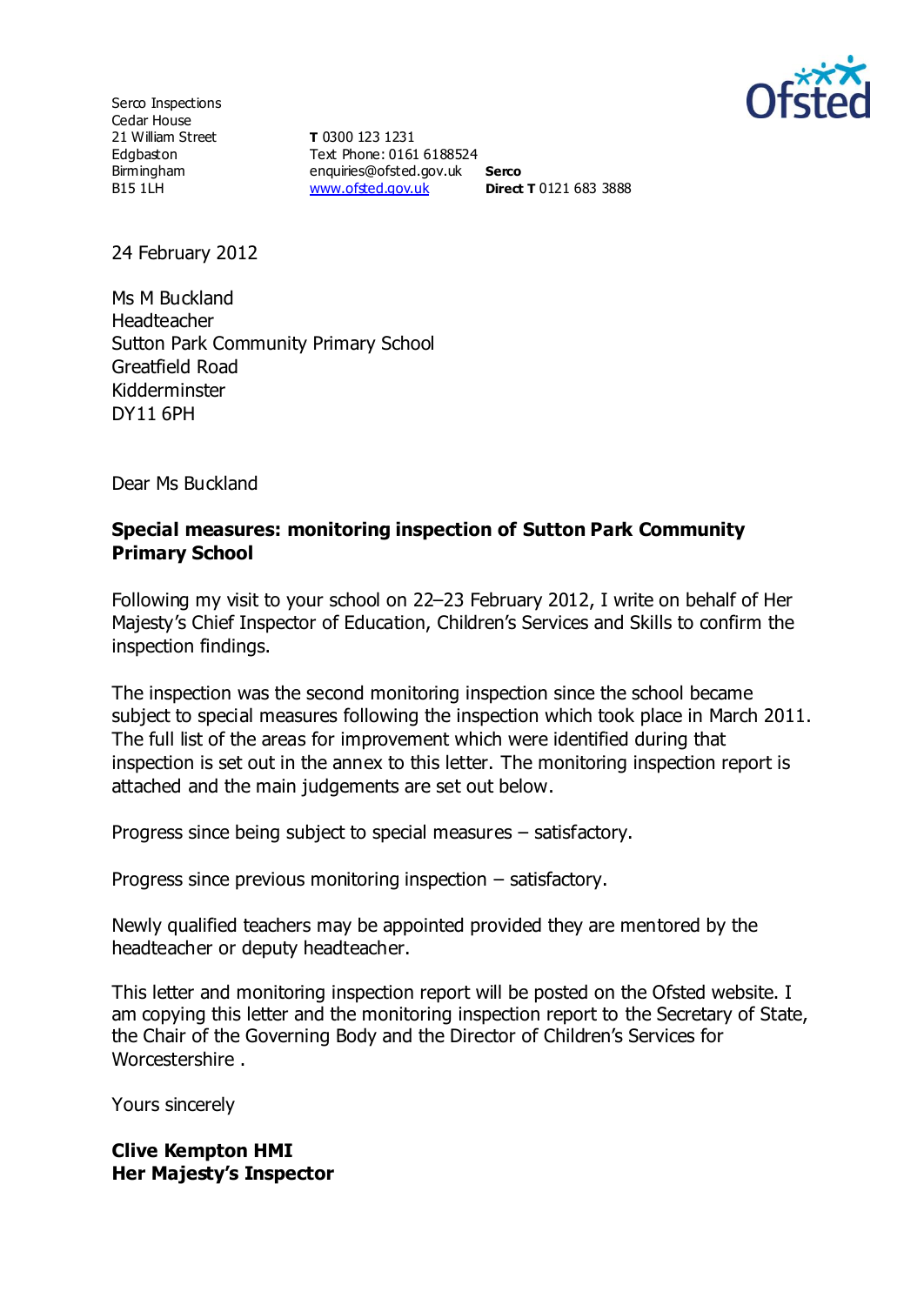

# **Annex**

### **The following areas were identified for improvement during the inspection which took place in March 2011**

- Raise attainment in English, mathematics and science across the school, including in the areas of learning in the Early Years Foundation Stage, by:
	- improving the quality of teaching and learning and raising teachers' expectations of what pupils can achieve
	- ensuring that assessment procedures give teachers the necessary information to make sure that lessons are challenging and matched closely to pupils' prior attainment
	- ensuring that the curriculum is modified effectively to meet the needs of all pupils and in particular those with special educational needs and/or disabilities and the growing number of those who speak English as an additional language
	- planning work that motivates and inspires pupils and promotes their enjoyment of learning.
- Improve procedures for the care, guidance and support of all pupils by:
	- taking a more rigorous approach to promoting regular attendance
	- ensuring that effective systems are in place to support and record the progress of pupils whose circumstances make them vulnerable
	- ensuring that pupils are prepared well for living in a multicultural United Kingdom.
- Improve leadership, management and governance by:
	- embedding ambition throughout the school, through introducing rigorous procedures for checking on pupils' attainment and progress, the quality of provision and planning effectively for school improvement
	- giving all leaders the training, time and resources they need to significantly improve the quality of teaching and learning ensuring that systems to track pupils' progress in the Early Years Foundation Stage and in Key Stages 1 and 2 are based on accurate assessments and are used effectively by all teachers when planning lessons, to meet the needs of all pupils and raise attainment
	- ensuring that the governing body oversees the work of the school effectively and collects the necessary first-hand evidence to hold the school to account for what it achieves
	- ensuring, as a matter of urgency, that the school builds leadership capacity to enable staff to make a telling contribution to school improvement.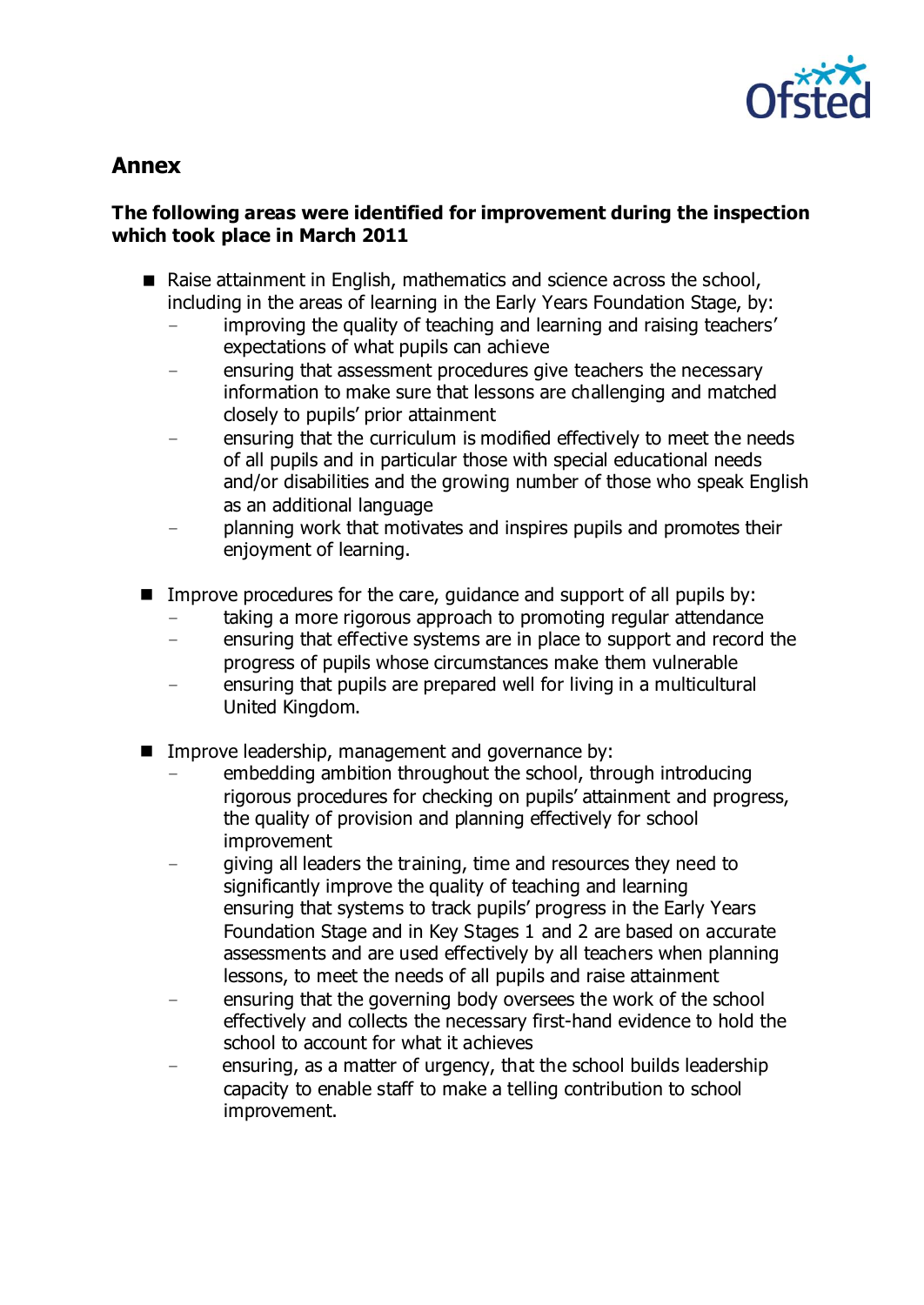

# **Special measures: monitoring of Sutton Park Community Primary School**

## **Report from the second monitoring inspection on 22-23 February 2012**

# **Evidence**

Inspectors observed the school's work, scrutinised documents and met with the headteacher, middle leaders, the same group of parents and carers seen at the last monitoring visit, a group of Year 6 pupils, the Chair of the Governing Body and another governor from the learning and teaching group, and a representative from the local authority. Ten lessons were observed taught by ten of the fifteen teachers in the school. Four children were heard reading to the inspector, two from Year 2 and two from Year 6. The procedures for safeguarding pupils were also checked and judged to meet requirements.

# **Context**

Since the last visit, one member of staff has left and two have decided to leave the school during and at the end of this term. Some middle management roles have been re-allocated to existing staff. The Mainstream Autism Base for the eight pupils with speech, language and Autistic Spectrum Disorders has been disrupted due to staffing turbulence and the Centre was temporarily closed as a result. Now that staffing in the Centre has been re-stabilised and enhanced, the pupils are returning on a phased basis. The previous Vice-Chair has become the Chair of the Governing Body.

## **Achievement of pupils at the school**

Attainment remains below the national average in all key stages. However, robust school pupil progress tracking data demonstrates that the gap is narrowing and pupils are beginning to catch up in all classes. Across the school there is consistent evidence of satisfactory progress with reading standards due to the ongoing focus on reading, enhanced reading resources and the support from parents and carers. Teachers and other adults have listened to children reading more consistently and the home-school communication book remains a key tool for communicating progress and concerns with reading as well as other issues. Weaker readers in Year 2 are being well supported to develop their skills. While they struggle with fluency, they can confidently sound out letters and read unfamiliar words. In Year 6, those who are identified as weaker readers are provided with additional help to read more often and gain confidence with their reading ability. Additional reading material has been provided for older pupils in the library. Able readers in both key stages read with fluency, expression and enjoy extensive reading for pleasure at home.

Writing and mathematics have also improved in most classes. Pupils in Years 5 and 6 demonstrate writing for a purpose, such as writing speeches for their nomination as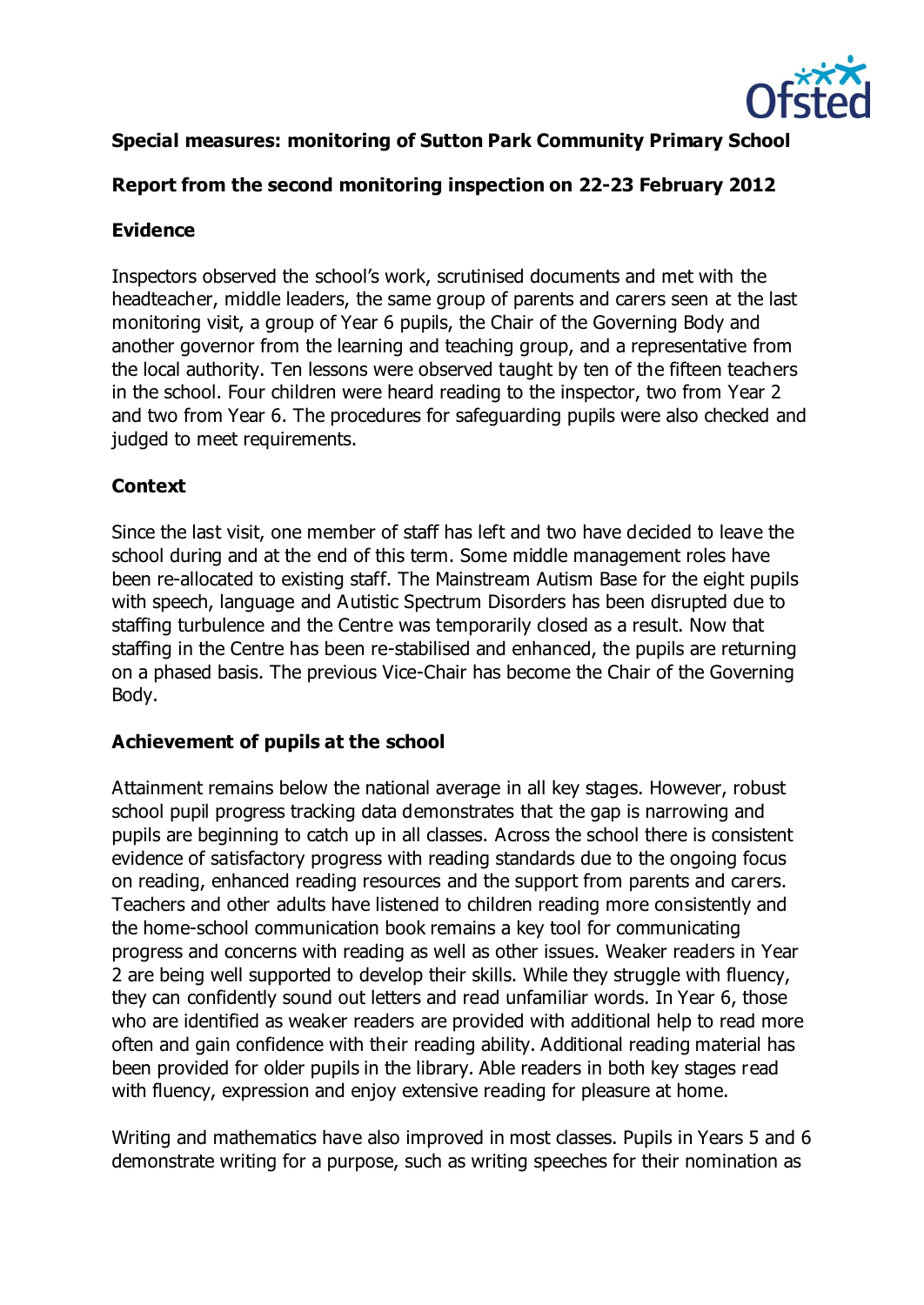

ruler of an imaginary kingdom, and extended fictional story writing on the computer to produce an impressive book of class stories for other children to enjoy.

Year 6 pupils are predicted to reach the minimum government standards for those pupils attaining Level 4 in both English and mathematics in the national tests this year. However, this is not the case for the percentage of pupils predicted to make the expected progress in English or in mathematics. A drive to improve progress in mathematics has focused on ensuring staff use appropriate subject vocabulary in lessons and are more aware of how pupils make progress in their calculation skills. Pupils, parents and carers report that they are more confident with mental calculations since the last visit, sometimes pupils are teaching their parents new methods of solving problems. Older pupils of all abilities were able to work out percentages in their heads and felt more confident with their times tables. Lesson observations demonstrated that they are learning more advanced strategies in mathematics, for example how to recognise whether a three and four digit number is a multiple of 3 or 4. Children in the Early Years Foundation Stage are exp eriencing a wider range of activities than before that are more purposefully linked to a theme and which develop their independent learning skills. For example, following work on the Three Little Pigs story, children were building houses with construction bricks and making house constructions with hay and sticks in the outdoor area.

There is insufficient evidence to report progress in science as this has not been a focus for the school since the last visit.

Progress since the inspection in March 2011 on the areas for improvement:

 raise attainment in English, mathematics and science across the school, including in the areas of learning in the early Years Foundation Stage – satisfactory.

## **The quality of teaching**

The quality of teaching is still variable but improving, albeit slowly. Teaching staff are working hard and want to improve their teaching skills. Pupils are beginning to catch up with the national benchmarks, although there is still a way to go. This has been as a result of the rigorous monitoring of teaching and learning by the headteacher and deputy headteacher and a stronger focus on measuring and sharing pupil progress data with class teachers. The focus on improving attainment in mathematics has included staff training by the subject leader on progression in calculation skills and encouragement to use more specific mathematics language with the pupils. Staff and pupils are now more confident with mathematical concepts. Good support has been provided by the local authority through learning advisers to support individual teachers identified for specific support and the school has identified lead teachers from other schools to support developments. A teacher has been appointed for three days a week specifically trained to work with targeted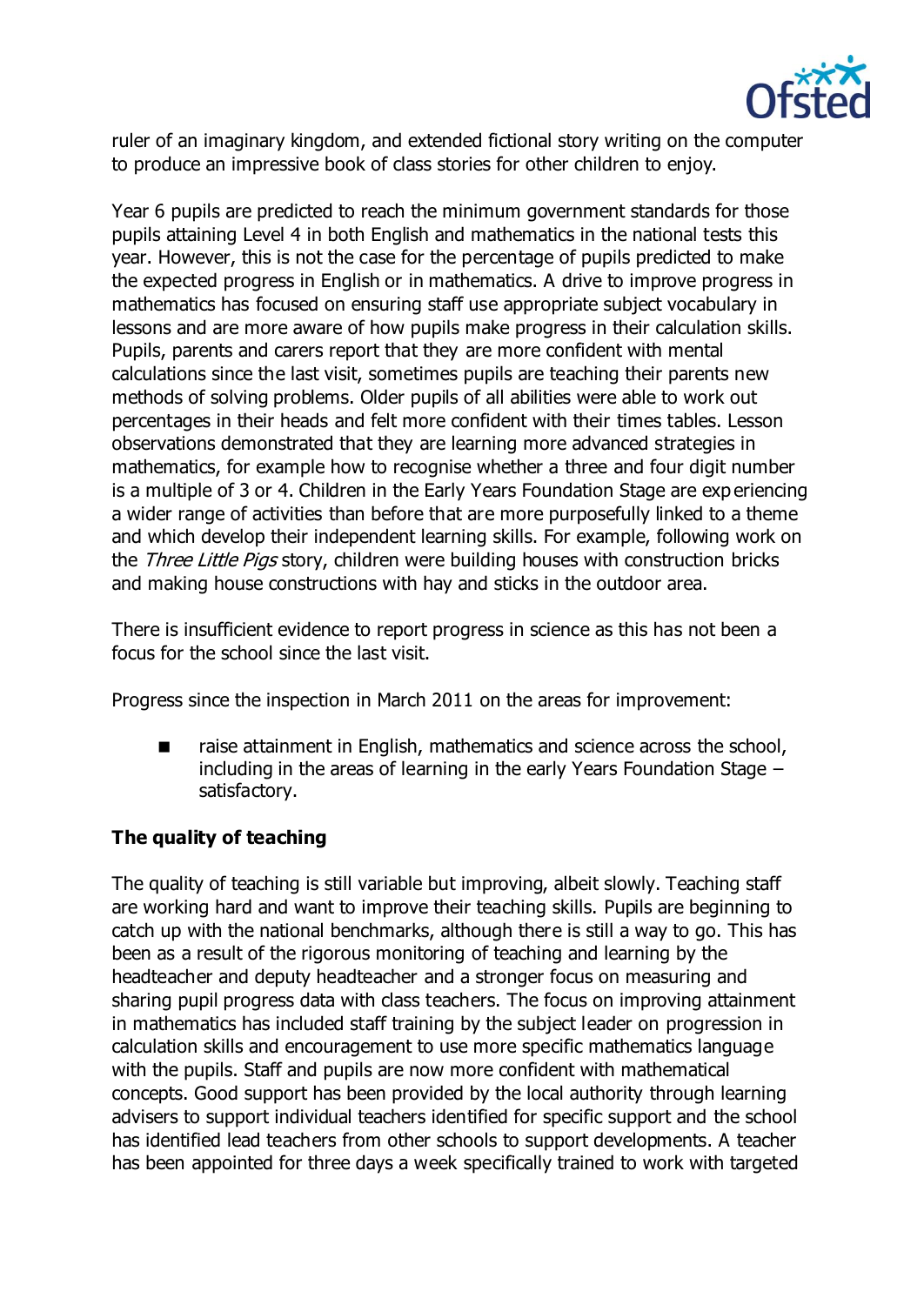

pupils to improve their individual attainment in mathematics. The 'Every Child Counts' scheme used with these pupils provides an appropriate structure, is well taught, and enjoyed by pupils. While improved attainment is not yet apparent with this identified group, they have significantly enhanced their confidence with using mathematical language and applying their learning to different practical mathematical resources.

Teachers were jointly observed by HMI and the headteacher as part of this monitoring visit. There remain inconsistencies. Ten lessons were observed and 80% were judged to be satisfactory or better, with 50% good or better; a marginal improvement since the last visit. The school has just failed to meet the 60% target for the percentage of good or better teaching set at the last monitoring visit. As before, there remains some inadequate teaching. However, teachers are now making more consistent use of the recent progress data they have for pupils in their class to make assessments and to plan more appropriate work that takes account of pupils' individual needs. Pupils known to be eligible for free school meals, disabled pupils and those with special educational needs are now given more appropriate tasks in lessons. Linked with the improved support provided by the special educational needs coordinator (SENCO) to both pupils and staff, these pupils are now making similar progress to their peers, and remain more focused in lessons as they find the work more stimulating and appropriately challenging.

In the best lessons observed, pupils are excited about their work. Relationships with adults are strong, and they are proud of their achievements. They write extensively, with neat presentation, many older pupils using an ink pen. Lessons are wellplanned and work meets the needs of all learners. Independent work is encouraged and pupils rise to the challenge of finding out things for themselves. In the lesssuccessful lessons, the range of activities are dull and disjointed and not part of a planned progression of learning. Some pupils find the work too easy, while others do not understand worksheets or what they are supposed to be learning. While work is marked regularly in every class and teachers note points for improvement, there is little evidence in books that pupils are following up these suggestions in subsequent pieces of work. Learning is not checked enough during or at the end of lessons to inform teachers' planning for subsequent lessons.

Progress since the inspection in March 2011 on the areas for improvement:

- improve the quality of teaching and learning satisfactory
- improve procedures for the care, guidance and support of all pupils satisfactory.

### **Behaviour and safety of pupils**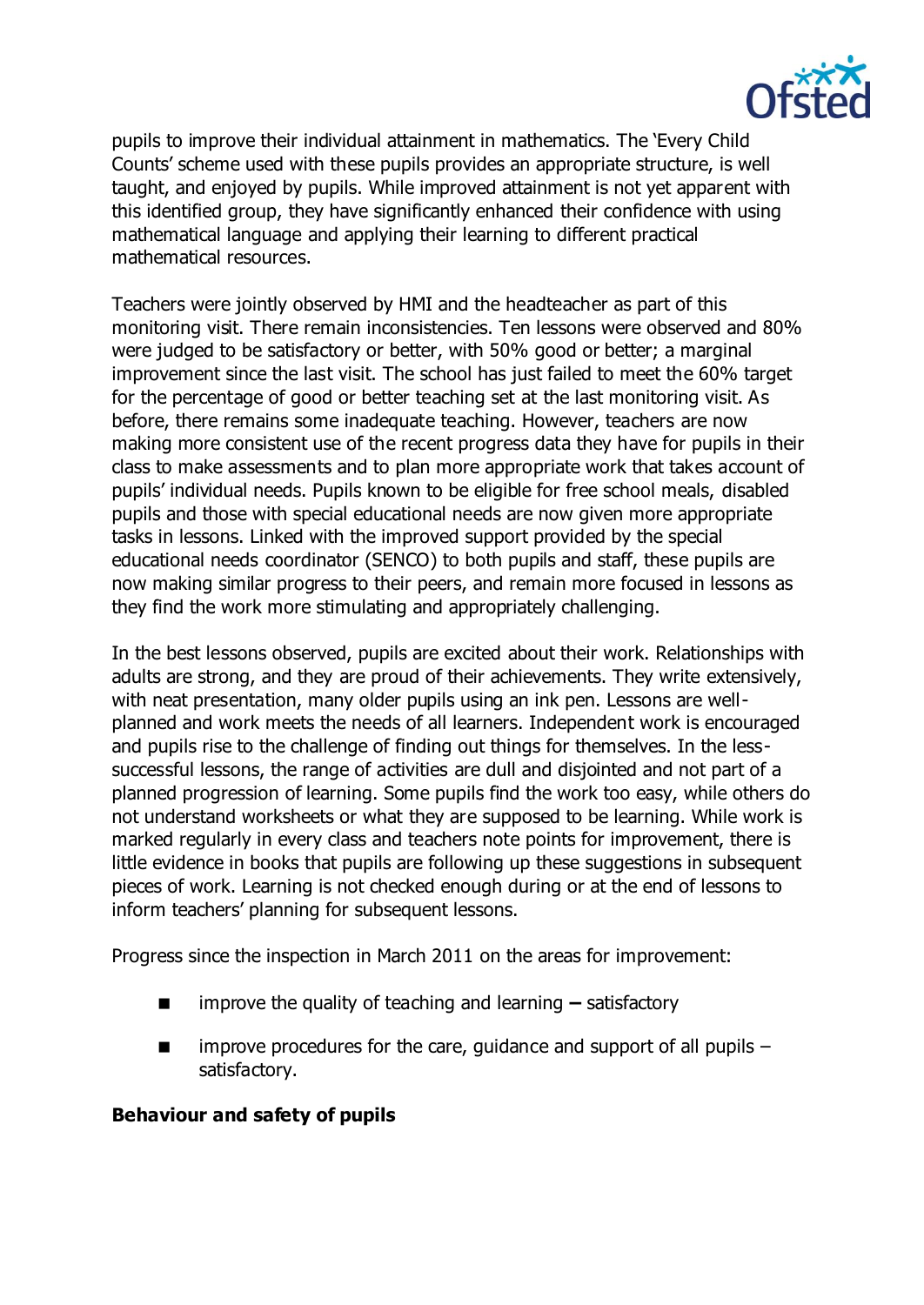

The behaviour of pupils at break and lunchtimes has improved. Games are provided for children to use. On the day of the visit, chalks, skipping ropes and hoops were popular. There are currently still no playground markings so that pupils can initiate collaborative games that support and extend their learning in lessons. Lunchtime supervisors have received training to instigate and lead playground games and this is having some effect with some children. However, since the last visit, there have been two fixed-term exclusions of older boys who were unable to control their emotions. Behaviour in lessons is satisfactory and on occasions is good with pupils willingly collaborating to support one another's learning. However, this is not the case when the work is too easy, the teacher talks too much or does not ask enough challenging questions to keep pupils focused.

The positive progress with improving attendance identified at the last visit continues. The national average for attendance in primary schools is 94.86%. At the last monitoring visit in October 2011, attendance at 96.7% was above the national average. This positive trend continues with attendance since September 2011 currently 95.3%, well above the 91.2% for the same period last year. The deputy headteacher continues to work hard with families with a history of poor attendance, and with some evidence of good impact. There continues to be a few families where persistent absence remains a challenge for the school and a cause for concern for the children's future economic well-being and transition to the next stage of their education. There is still a small, but considerably reduced number of pupils who are late for school. Compared with a similar figure last year, the number has dropped from an average of four a day to one.

Progress since the inspection in March 2011 on the area for improvement:

■ improve attendance – good.

# **The quality of leadership in and management of the school**

Since the last visit, there have been a number of challenging management issues that have frustrated quicker progress, although all have been dealt with well by the headteacher, deputy headteacher and local authority. The staffing issues within the Mainstream Autism Base led to pupils having to work at home. The communication between the school, parents and carers and the local authority was handled well and subsequently resolved. Enhanced staffing has now stabilised the base and pupils are beginning to get back into much-needed school routines. For some pupils, the early days of this re-integration and working with new staff and new ways of working is posing more of a problem than for others.

The recent introduction of the system of using average points score to measure pupil progress has been central to more focused assessment dialogue and, as such, is a key management tool. Pupil progress meetings now use clear and visual data graphs that chart pupil and class progress. This has enabled senior staff to hold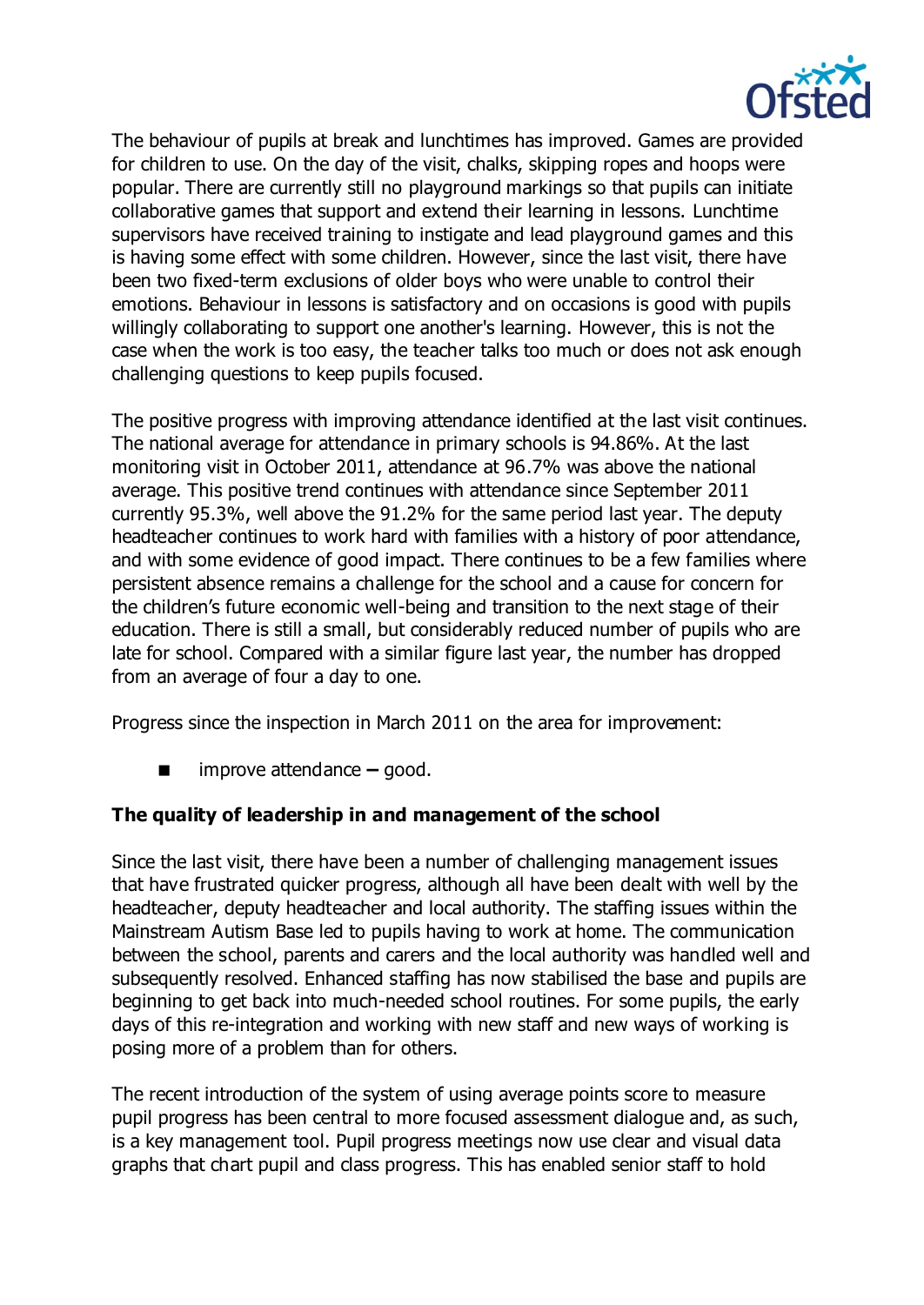

individual staff more to account for pupil progress, allocate appropriate remedial resources and measure the impact of management actions. Some of the roles and responsibilities of key staff have been re-allocated and support provided for the subject leader for mathematics to enable them to lead and manage their area with more confidence and authority. It is too early to judge the impact of these revised areas of responsibility on pupil outcomes. The mathematics coordinator has received good support for developing mathematics in the school from the headteacher, local authority, lead teachers from other schools and the introduction of the 'Every Child Counts' scheme of work for identified pupils. It remains to be seen if the coordinator will be able to sustain improvements when this level of additional support is removed. The SENCO and literacy coordinator have successfully demonstrated their leadership and management skills through a much stronger focus on staff awareness of individual provision maps and pupil needs. Specific support from the SENCO has focused on staff setting appropriate targets for disabled pupils and those with special educational needs within their own class.

School improvement planning has been redrafted and is now shorter and timerelated. However, the success criteria are too vague and insufficiently focused on pupil outcomes that will drive the school forward at a quicker pace. There are currently lots of different plans and the overall improvement plan, while it includes staff training and external support, lacks cohesion.

The curriculum has developed since the last visit, with more purposeful open-ended projects linked to specific themes. For example, a cross-curricular topic linked to Christmas involved pupils in real-life situations. Older pupils prepared an outdoor area for the nativity play; made steps; decided how much cabling would be required for the lighting; costed, budgeted and bought it from a local superstore. Year 2 pupils were involved in writing the nativity play script and supporting Reception Year and Year 1 children learning words and performing the nativity. One parent commented, 'The children talked non-stop about this project.'

The governing body has received some good training from the local authority to help it take a more active part in monitoring and challenging the school's progress and performance. It now monitors the progress data of a group of six anonymous pupils from two classes to be able to challenge the headteacher. However, not all governors play a sufficiently active part in monitoring the progress the school is making.

Progress since the inspection in March 2011 on the areas for improvement:

improve leadership, management and governance - satisfactory

### **External support**